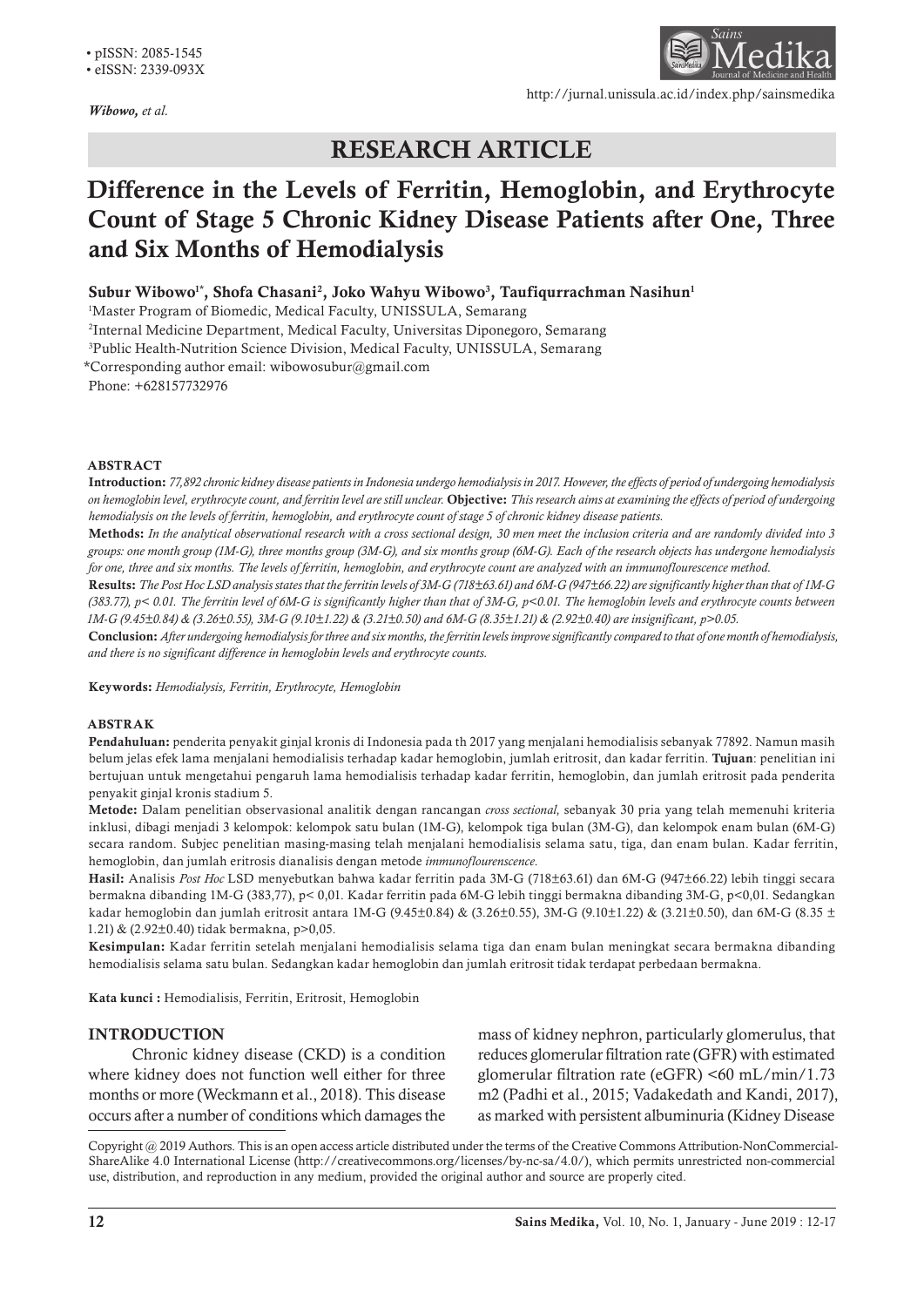#### http://jurnal.unissula.ac.id/index.php/sainsmedika

#### *Difference in the Levels of Ferritin, Hemoglobin, and Erythrocyte Count of Stage 5 Chronic Kidney Disease Patients after One...*

Improving Global Outcomes (KDIGO), 2018; Tonelli et al., 2013). Hemodialysis (HD) is one therapy for chronic kidney disease patients aiming at removing various waste products of metabolism and excess water from blood in prevention of toxicity and prolonging life (Prodjosudjadi, 2009; Vadakedath and Kandi, 2017). Hemodialysis initiated in chronic kidney disease with GFR > 10ml/min/1.73m2 (Cabrera et al., 2017). In HD process, patients' blood flows through semipermeable membrane with special hemodialyzer liquid to clear up various substances which are toxic to the body. However, various data state that repeated HDs which take long period frequently cause severe anemia to patients (Babitt and Lin, 2012; Kidney Disease Improving Global Outcomes (KDIGO), 2018). HD induced anemia is Fe deficiency anemia which is naturally related to the level of iron stored in the body. One form of iron store in the body is ferritin, a cell protein with an important role of storing intra-cell Fe (Wang et al., 2010). Considering Fe deficiency anemia is a syndrome which is related to Fe level, an evaluation needs to be made whether anemia incident in HD, besides its correlation with hemoglobin level and erythrocyte count, is also correlated with ferritin level pursuant to the period of dialysis.

Chronic kidney disease is a non-infectious disease which makes a health problem throughout the world. The prevalence of CKD in the work ranges from 11%- 13% (Hill et al., 2016). Indonesia is a country with a high number of CKD patients. The existing data show that there are a relatively high number of 77,892 CKD patients who actively undergo hemodialysis (HD) predicted to increase by 10% annually (Indonesian Renal Registry, 2017). The causes of chronic kidney disease which come to end stage renal disease and require hemodialysis are diabetic kidney disease, hypertension, glomerulonephritis, kidney obstruction and infection, polycystic kidney disease, etc. (Prodjosudjadi, 2009).

Anemia which occurs in CKD patients are normocytic, normochromic and hypoproliferative anemia marked with a hemoglobin level decline (<12 g/dL for women and <13.5 g/dL for men and an erythrocyte count decline marked with a hematocrit level decline (Babitt and Lin, 2012; Hsu et al., 2002). Evidence shows that there is positive correlation between the period a CKD patient undergoes HD and declines of hemoglobin level and erythrocyte count (Hsu et al., 2001). This, besides in regard to erythropoietin level decline, is also caused by erythrocyte lifespan decline, Fe loss caused by chronic bleeding resulting from dysfunction of platelet, phlebotomy, and blood trapped in dialysis instrument (Bennett et al., 2009). Physiologically, erythrocyte count decline which is

directly followed by oxygen pressure decline will trigger erythropoietin production by kidney and Fe release from ferritin (Babitt and Lin, 2012). Ferritin is iron reserve stored in the body and may be reused when the need for erythropoiesis increases. Therefore, systemic Fe homeostasis will be well controlled without inducing various cellular damages because of oxidative stress (Loréal et al., 2014). However, on the other hand, evidence shows that ferritin level of CKD patients who undergo hemodialysis frequently goes up since it cannot be released from its binding protein. Consequently, anemia still occurs with various impacts like quickly getting tired, left ventricular hypertrophy, hospitalization, CKD self-progressivity, and life quality decline (Babitt and Lin, 2012; Loréal et al., 2014).

The purpose of this research is to evaluate the difference in the levels of ferritin, hemoglobin, and erythrocyte count after one, three and six months of undergoing hemodialysis.

#### METHODS

This analytical observational research employs cross sectional design with 30 medical records of the research subjects, who are stage 5 chronic kidney disease patients who meet the inclusion criteria. The inclusion criteria include male, above 17 years old, routinely undergoing hemodialysis (2-3 times a week), not taking herbal drugs, not taking vitamin C and Iron, and no transfusion in the last 2 months. The subjects are randomly divided into three groups, each consisting of 10 subjects. The one month group (1M-G) consists of patients who had undergone hemodialysis for one month; the three months group (3M-G) consists of patients who had undergone hemodialysis for three months; and the six months group (6M-G) consists of patients who had undergone hemodialysis for six months. The levels of ferritin, hemoglobin, and erythrocyte count are measured in the end of research upon approval of the Ethic Commission, Faculty of Medicine, UNISSULA Semarang.

### Ferritin, Hemoglobin, and Erythrocyte Count Examination

Patients' blood samples are left for 30 minutes and spun with a centrifuge for 5 minutes at 4000 rpm. The serum is immediately moved into a sample cup of 500 micron in size and put in container. The samples are then taken to the laboratory of clinic of the Academy of Health Analyst, Pekalongan for examination of ferritin level with immunoflourescence method. The erythrocyte count and hemoglobin level data are taken from patients' data worked on in the laboratory of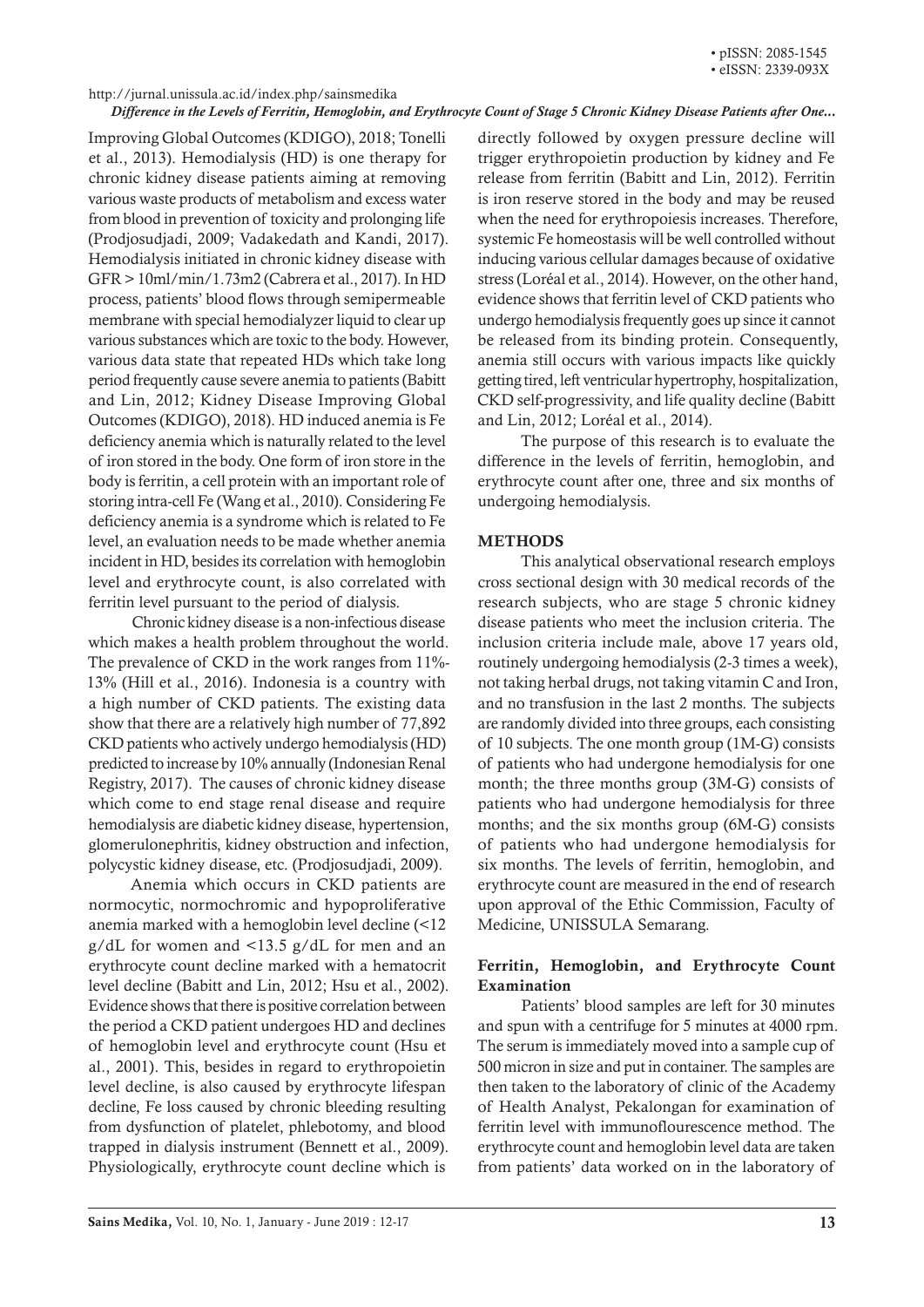*Wibowo, et al.*

| Criteria                           | Groups               |                      |                                 | P value |  |  |
|------------------------------------|----------------------|----------------------|---------------------------------|---------|--|--|
|                                    | $1M-G$               | $3M-G$               | $6M-G$                          | (Anova) |  |  |
| Sex                                | Male                 | Male                 | Male                            |         |  |  |
| Age (mean)                         | $32.40 \ (\pm 5.11)$ | $31.20 \ (\pm 4.73)$ | $32.95 \left( \pm 4.58 \right)$ | 0.708   |  |  |
| Frequency of Dialysis (mean)       | $9.60 (\pm 2.06)$    | $32.80 \ (\pm 7.00)$ | $67.20 \ (\pm 10.11)$           | 0.000   |  |  |
| Transfusion in the last two months | No                   | No                   | No                              |         |  |  |

**Table 1. Research Subjects' Baseline Data of Each Group.** Table 1. Research Subjects' Baseline Data of Each Group.

#### **Table 2. Mean Ferritin Level, Erythrocyte Count and Hemoglobin Level of Chronic Kidney Disease Patients y** Disease Patients after Undergoing Table 2. Mean Ferritin Level, Erythrocyte Count and Hemoglobin Level of **after Undergoing Hemodialysis** Chronic Kidney Disease Patients after Undergoing Hemodialysis

|                                              | <b>Period of Hemodialysis</b> |                         |                         |               |
|----------------------------------------------|-------------------------------|-------------------------|-------------------------|---------------|
| <b>Variables</b>                             | $1M-G$                        | $3M-G$                  | $6M-G$                  | p<br>(Levene) |
|                                              | $n=10$ , $\chi(\pm SD)$       | $n=10$ , $\chi(\pm SD)$ | $n=10$ , $\chi(\pm SD)$ |               |
| Ferritin $(ng/mL)$                           | $383.77 (\pm 65.87)$          | 718.31 ( $\pm$ 63.61)   | $947.98 (\pm 66.22)$    | 0.944         |
| Hemoglobin $(g/dl)$                          | $9.45 (\pm 0.84)$             | $9.10 (\pm 1.22)$       | $8.35 (\pm 1.21)$       | 0.234         |
| Erythrocyte (x $10^6$ cell/mm <sup>3</sup> ) | $3.26 (\pm 0.55)$             | 3.21 ( $\pm$ 0.50)      | 2.92 ( $\pm$ 0.40)      | 0.691         |
|                                              |                               |                         |                         |               |



Count, and Ferritin Level. \*\*One Way Anova analysis, p>0.05; \*Post Hoc Analysis, p<0.01 Figure 1. One Way Anova and Post Hoc Statistical Analysis for Level of Hemoglobine, Erithrocyte

Kraton Hospital, Pekalongan Regency automatically performed with hematology analyzer instrument Xi 1000.

# Statistical Analysis

The statistical Saphiro Wilk and Levene tests are conducted on the data for data distribution and homogeneity. Considering the data obtained are normal and homogenous, the One Way Anova is employed for the statistical test, followed with Post Hoc Test. The statistical analysis result will be considered significant is the  $p$  value  $<0.05$ .

# RESULTS

The population of target CKD patients with dialysis is those who visit and undergo hemodialysis at Keraton Hospital, Pekalongan Regency, in which 114 patients are selected with inclusion and exclusion criteria, resulting in 30 research subjects. The subjects of the three groups are studied for baseline data as presented in table 1.

The baseline data of the research subjects as presented in table 1 show that there is no difference in characteristics between the groups, except that the frequency of hemodialysis conforms to the period they undergo hemodialysis. Therefore, the three groups are comparable, thus further research may be conducted.

This research result shows that the lowest hemoglobin level and erythrocyte count are of the 6M-G group, followed with the 3M-G group, and the highest is of the 1M-G group. On the other hand, the highest ferritin level is of the 6M-G group, followed with the 3M-G group, and the lowest is of the 1M-G group. A statistical analysis needs to be conducted to observe whether such difference is significant. Considering that the data are normally and homogenously distributed, an Anova is conducted for the statistical test. The Anova test results show that there is no significant difference in hemoglobin level and erythrocyte count between the three groups,  $p > 0.05$ , and there is significant difference in ferritin level between the three groups,  $p<0.05$ . A Post Hoc LSD test is conducted as described below in order to observe which ferritin group has significant difference.

# Ferritin Level

The results of Post Hoc LSD analysis show that the ferritin level of 6M-G group is significantly higher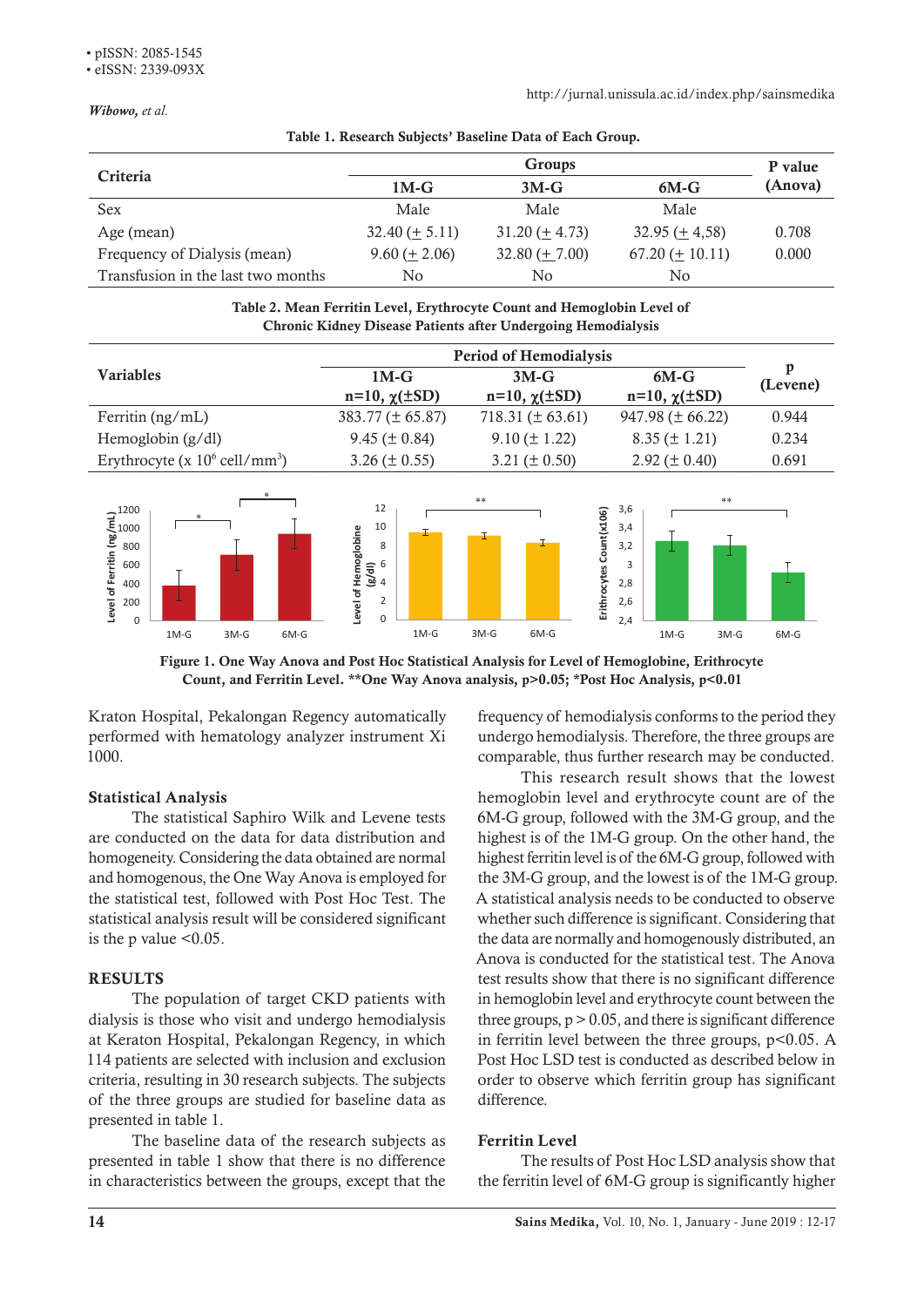#### http://jurnal.unissula.ac.id/index.php/sainsmedika

*Difference in the Levels of Ferritin, Hemoglobin, and Erythrocyte Count of Stage 5 Chronic Kidney Disease Patients after One...*

than that of the  $1M-G$  and  $3M-G$  groups,  $p<0.01$ . This analysis result explains that there is difference in ferritin level of chronic kidney disease patients who undergo hemodialysis for one, three and six months (figure 1).

### DISCUSSION

The results of this research show that the mean hemoglobin level of stage 5 CKD patients who have undergone hemodialysis for one month is low (9.45 g/ dl). The mean hemoglobin levels with hemodialysis for three months  $(9.10 \text{ g/dl})$  and six months  $(8.35 \text{ g/dl})$ also show low value, even lower than before. However, such hemoglobin level decline does not show significant difference. This explains that the longer the period of undergoing hemodialysis, the hemoglobin level will gets declining, although slowly. The results of this research are in line with the study conducted by Hsu, et al. that anemia is a complication of chronic renal insufficiency. The severer the renal insufficiency, the severer the anemia is. A research involving 15,873 samples of adults with renal insufficiency shows that anemia (Hb<12g/dl) in men occurs when creatinine clearances are below 70mL/min, and anemia (Hb<11g/ dl) in women occurs when creatinine clearances are below 50 ml/min. Hb level declines by 1 g/dl when creatinine clearances are below 30 mL/min (Hsu et al., 2002). Similar results are also reported by Fadrowski, et al., stating that 340 averagely 11 years old patients have mean GFR 42ml/min per 1.73 m2 and mean hemoglobin level 12.5 g/dl. With this GFR (<43), hemoglobin declines by 0.3 g/dl for each GFR decline by 5ml/min per 1.73m2. On the other hand, for GFR above 43 ml/min per 1.73 m2, the hemoglobin level may only decline by 0.1 g/dl for each 5-ml/min per 1.73 m2 of GFR decline (Fadrowski et al., 2008). This explains that the severer the renal insufficiency, the lower the hemoglobin is.

In line with hemoglobin level, the results of this research also show that erythrocyte count in chronic kidney disease patients who have undergone hemodialysis for one month (3.26x106) is low, and gets even lower after three months (3.21x106) and six months (2.92x106). Although insignificantly different, the results of this research show that the longer the hemodialysis, the erythrocyte count tends to get lower. This explains that hemodialysis does not restore erythrocyte count because of stage 5 chronic kidney disease, or, on the contrary, even has erythrocyte count to decline. The results of this study conform to the study conducted by Hsu et al. that hematocrit value declines when creatinine clearance is below 60 mL/min in men and below 40 mL/min in women. Furthermore, Hsu's evidence also shows that GFR decline <30 mL/

 $min/1.73$  m2 in women and  $\leq 20$  mL/min/1.73m2 in men causes hematocrit to decline up to 33% (Hsu et al., 2001). This shows that the lower the glomerular filtration rate (GFR), the lower the erythrocyte count and hematocrit value are. The decline of hemoglobin level and erythrocyte count in chronic kidney disease is affected by some factors, such as an increase of ureum level which serves as erythropoiesis inhibitor and erythrocytes lifespan shortening (Babitt and Lin, 2012). In addition, in kidney disease patients who undergo hemodialysis, the decline of hemoglobin level and erythrocyte count is correlated with Fe homeostasis disorder.

Physiologically, a decline of hemoglobin level, erythrocyte count, and oxygen pressure will trigger erythropoiesis (Babitt and Lin, 2012). However, erythropoiesis will not occur if there is no erythropoietin produced by kidney and ferritin as iron store (Bradley et al., 2017). Erythropoietin serves as an accelerator which drives formation of erythrocyte in bone marrow, while iron serves as the fuel. Therefore, if both compounds interact well, erythropoiesis will occur well and efficiently. This is correlated with ferritin which is the biggest iron storage in the body, particularly in liver, spleen, and bone marrow, which serves as a buffer in case of deficiency or excess of easily mobilized iron (Bradley et al., 2017).

The results of this research show that the mean ferritin level increases in chronic kidney disease patients after one, three and six months of undergoing hemodialysis. The increase of ferritin level is very significant after three and six months of hemodialysis. Some previous researches also show that ferritin level of kidney failure patients who undergo hemodialysis also increases (Babitt and Lin, 2012; Kidney Disease: Improving Global Outcomes (KDIGO) Anemia Work Group, 2012). Moreover, the study conducted by Hasuike et al. states that an increase of ferritin level > 100ng/ml with low hemoglobin level has bad prognosis (Hasuike et al., 2010). Another study conducted by Kang, et al. states that high ferritin level is an important risk factor in chronic kidney disease incident (Kang et al., 2016). This is caused by inflammation reaction induced by an increase of ferritin level. Therefore, the overall results of this research show that stage 5 chronic kidney disease patients who have undergone hemodialysis for one, three and six months have lower hemoglobin level and erythrocyte count and, on the contrary, high ferritin level. Referring to the various researches, we may state that an increase of ferritin level in stage 5 chronic kidney disease patients who undergo hemodialysis may trigger further chronic kidney disease incident that may be an endless circle (circulus viteusus)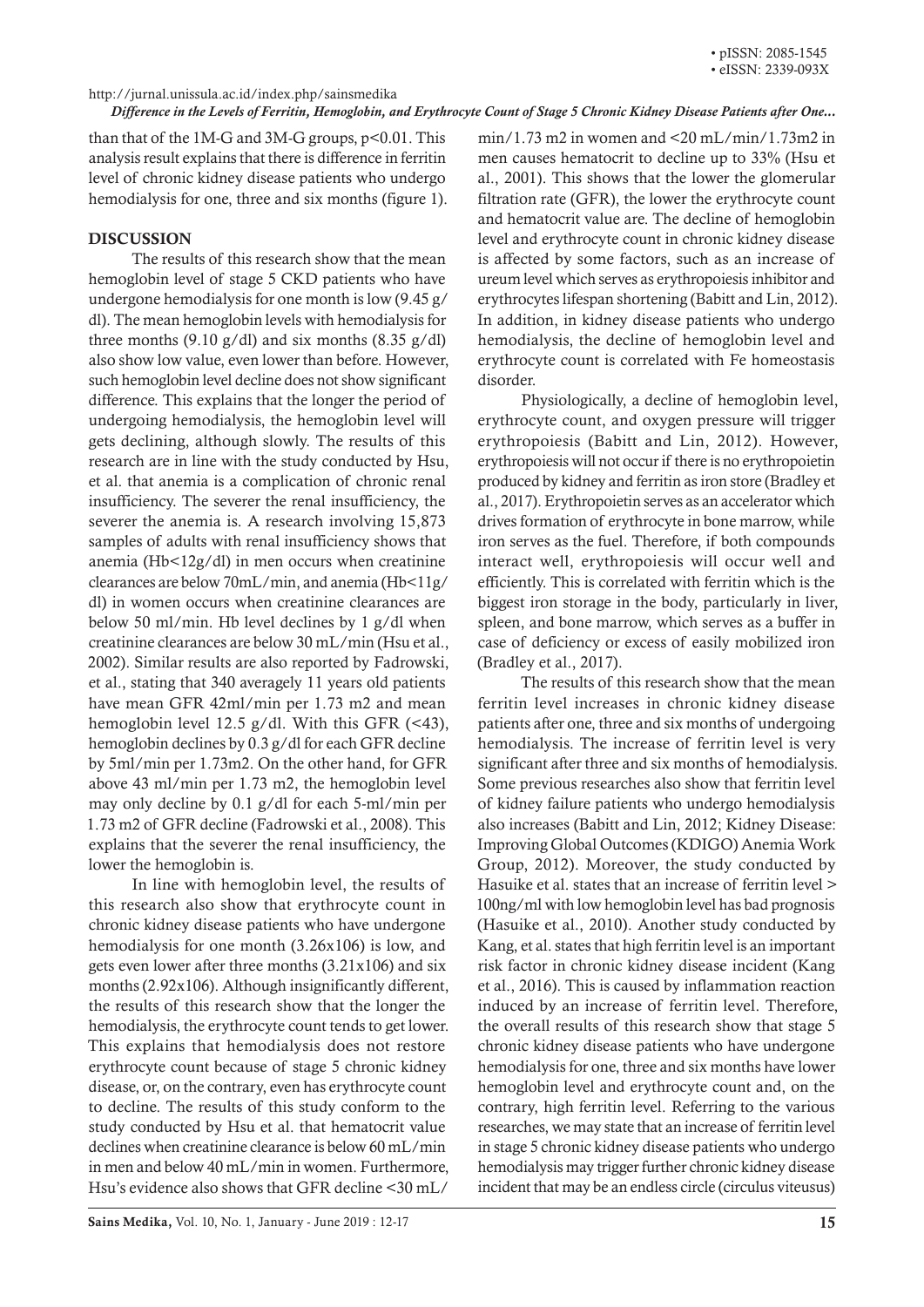#### • eISSN: 2339-093X

#### *Wibowo, et al.*

which ends with mortality.

The erythropoiesis failure in chronic kidney disease patients who have undergone hemodialysis for one month to six months as described above is correlated with functional Fe deficiency. This is mainly caused by a failure of Fe release from ferritin, as representation of total iron store in the body. The increase of ferritin in this research explains that Fe stored in ferritin is unable to optimally drive erythropoiesis, thus anemia still occurs. Referring to this condition, we may conclude that Fe stored in ferritin cannot be mobilized to drive erythropoiesis. Considering that hepcidin is peptide which may be induced by Fe, the failure to mobilize Fe from its storage is more correlated with hepcidin (Loréal et al., 2014). Hepcidin is a hormone composed of 25 amino acids rich of cysteine, produced by liver and is the main regulator of systemic Fe homeostasis (Tsagalis, 2011). As evidence, a decline of Fe serum, an increase of Fe macrophage, a decline of Fe absorption from intestine in anemia because of inflammation is the impact of an increase of expression of hepcidin induced by inflammation. On the contrary, an increase of Fe serum, a decline of Fe macrophage, and an increase of Fe absorption from intestine in hereditary hemochromatosis is the result of deviation of regulation of mutated hepcidin gene expression (Wang et al., 2010). Besides functional Fe deficiency, in chronic kidney damage, low hemoglobin level and erythrocyte count may also be caused by kidney failure to produce erythropoietin to trigger erythropoiesis in bone marrow (Babitt and Lin, 2012). One limitation of this research is that it does not examine hepcidin level, thus further research needs to be conducted.

# **CONCLUSION**

Stage 5 chronic kidney disease patients who have undergone hemodialysis therapy for one, three and six months have their hemoglobin level and erythrocyte count declined, but have their ferritin level elevated.

#### ACKNOWLEDGEMENT

The author would like to thank any parties involved in this research, particularly they from the Keraton Hospital, Pekalongan Regency.

# CONFLICT OF INTEREST

There is no conflict of interest which needs to be declared.

#### REFERENCES

Babitt, J.L., Lin, H.Y., 2012. Mechanisms of Anemia in CKD. J Am Soc Nephrol 23, 1631–1634. https:// doi.org/10.1681/ASN.2011111078

http://jurnal.unissula.ac.id/index.php/sainsmedika

- Bennett, C.L., Becker, P.S., Kraut, E.H., Samaras, A.T., West, D.P., 2009. Patients with Cancer. Semin Dial 22, 1–4. https://doi.org/10.1111/j.1525- 139X.2008.00524.x
- Bradley, J.M., Moore, G.R., Brun, N.E. Le, 2017. ScienceDirect Diversity of Fe 2 + entry and oxidation in ferritins. Curr. Opin. Chem. Biol. 37, 122–128. https://doi.org/10.1016/ j.cbpa.2017.02.027
- Cabrera, V.J., Hansson, J., Kliger, A.S., Finkelstein, F.O., 2017. Evidence-Based Nephrology Symptom Management of the Patient with CKD: The Role of Dialysis. Clin. J. Am. Soc. Nephrol. 12, 687–693.
- Fadrowski, J.J., Pierce, C.B., Cole, S.R., Moxeymims, M., Warady, B.A., Furth, S.L., 2008. Hemoglobin Decline in Children with Chronic Kidney Disease: Baseline Results from the Chronic Kidney Disease in Children Prospective Cohort Study. Clin J Am Soc Nephrol 3, 457– 462. https://doi.org/10.2215/CJN.03020707
- Hasuike, Y., Nonoguchi, H., Tokuyama, M., 2010. Serum ferritin predicts prognosis in hemodialysis patients: the Nishinomiya study. Clin Exp Nephrol 14, 349–355. https://doi.org/10.1007/ s10157-010-0288-x
- Hill, N.R., Fatoba, S.T., Oke, J.L., Hirst, J.A., Callaghan, A.O., Lasserson, D.S., Hobbs, F.D.R., 2016. Global Prevalence of Chronic Kidney Disease – A Systematic Review and Meta-Analysis. PLoS One 11, 1–18. https://doi.org/10.5061/ dryad.3s7rd.Funding
- Hsu, C., Mcculloch, C.E., Curhan, G.C., 2002. Iron Status and Hemoglobin Level in Chronic Renal Insufficiency. J Am Soc Nephrol 2783–2786. https://doi.org/10.1097/01. ASN.0000034200.82278.DC
- Hsu, C.-Y., Bates, D.W., Kuperman, G.J., Curhan, G.C., 2001. Relationship between hematocrit and renal function in men and women. Kidney Int. 59, 725–731.
- Indonesian Renal Registry, 2017. 10 th Report Of Indonesian Renal Registry.
- Kang, H., Linton, J.A., Kwon, S.K., Park, B., Lee, J.H., 2016. Ferritin Level Is Positively Associated with Chronic Kidney Disease in Korean Men, Based on the 2010 – 2012 Korean National Health and Nutrition Examination Survey. Int. J. Environ. Res. Public Health 13, 1058. https:// doi.org/10.3390/ijerph13111058